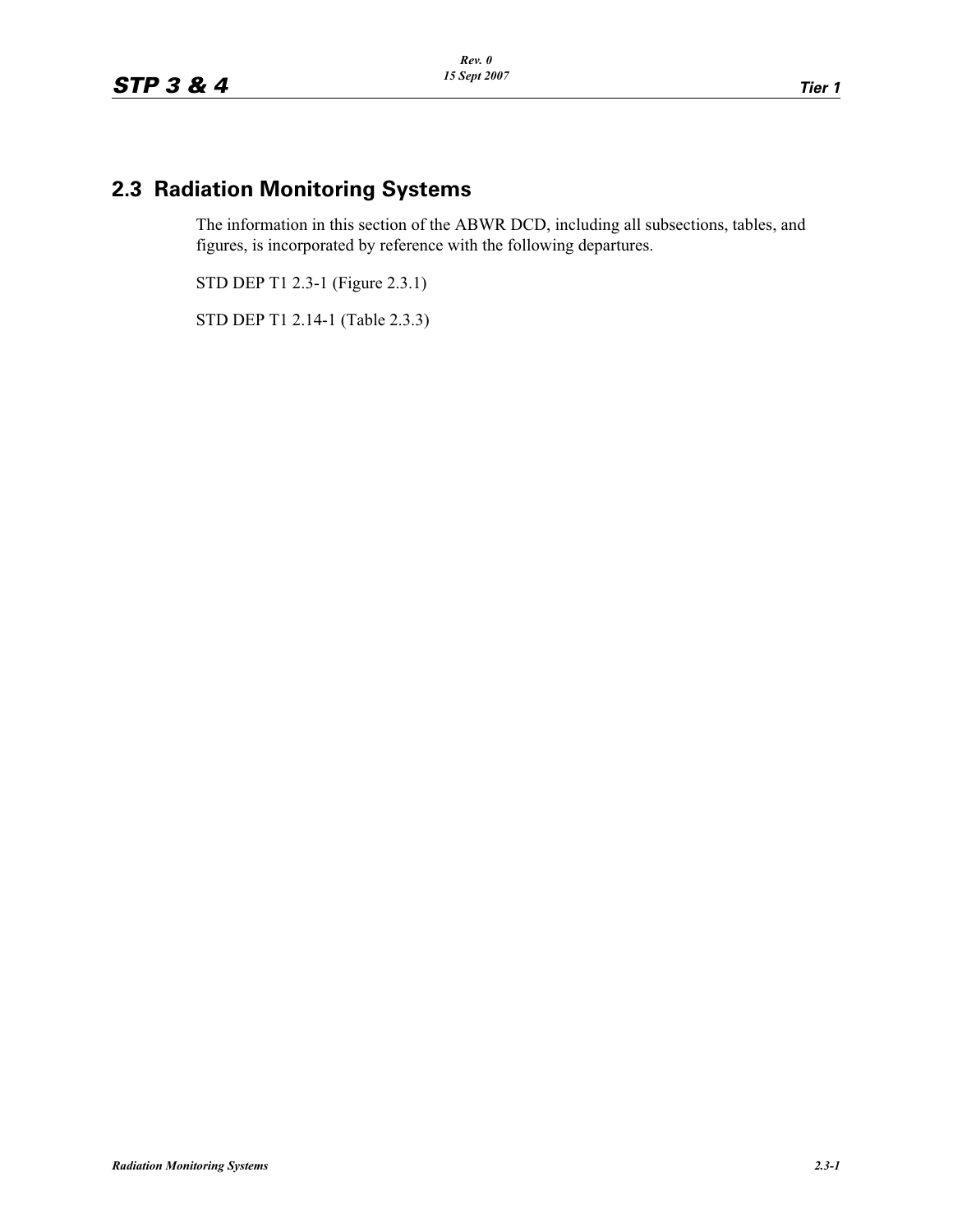

*2.3-2 Radiation Monitoring Systems*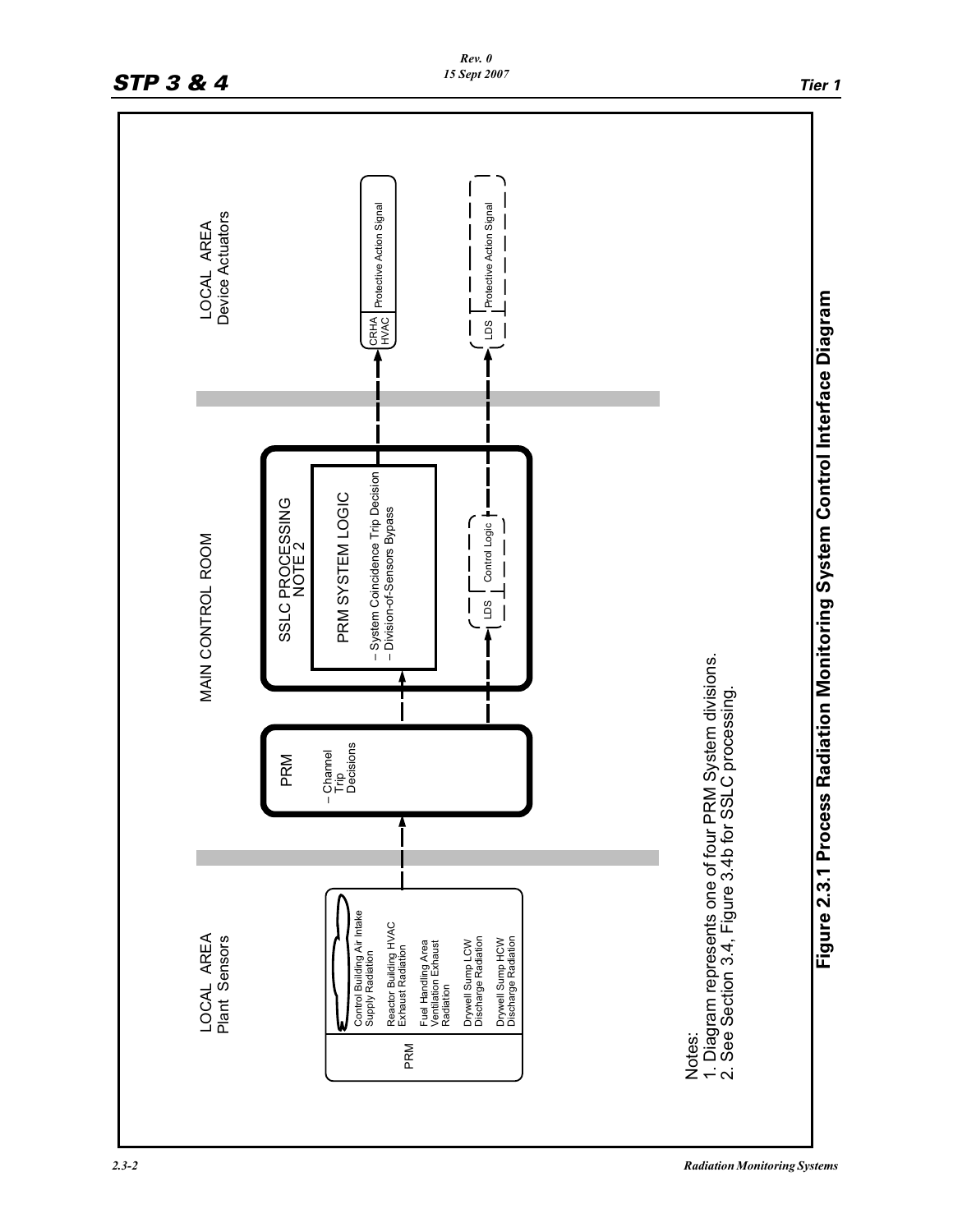### **2.3.3 Containment Atmospheric Monitoring System**

STD DEP T1 2.14-1

# *Design Description*

The CAMS is classified as a Class 1E safety-related system, except the oxygen/hydrogen monitoring equipment in CAMS is non-safety-related*.*

*Operation of each CAMS division* the oxygen/hydrogen monitoring equipment *can be activated manually or automatically during a post-accident condition by a signal indicating a high drywell pressure or a low reactor water level.* 

*One radiation channel of each CAMS division monitors the radiation level in the drywell and the other channel monitors the radiation level in the suppression chamber.*

*The oxygen/hydrogen monitoring equipment of each CAMS division analyzes the hydrogen and oxygen gas concentration levels in the drywell or in the suppression chamber and provides separate gas concentration displays in the MCR.*

*Each CAMS division* of radiation channels *is powered from its respective divisional Class 1E power source. In the CAMS, independence is provided between the Class 1E divisions, and also between the Class 1E divisions and non-Class 1E equipment.*

*Both CAMS* equipment is *divisions are located in the Reactor Building, except for the radiation and the gas process monitors, which are located in the Control Building.*

*The CAMS has the following alarms, displays, and controls in the MCR:*

- *(1) Displays of radiation, hydrogen and oxygen levels.*
- *(2) Alarms for radiation levels, and for hydrogen and oxygen gas concentration levels.*
- (3) *Manual* or automatic *system level initiation of* oxygen/hydrogen monitoring equipment *for each CAMS division.*